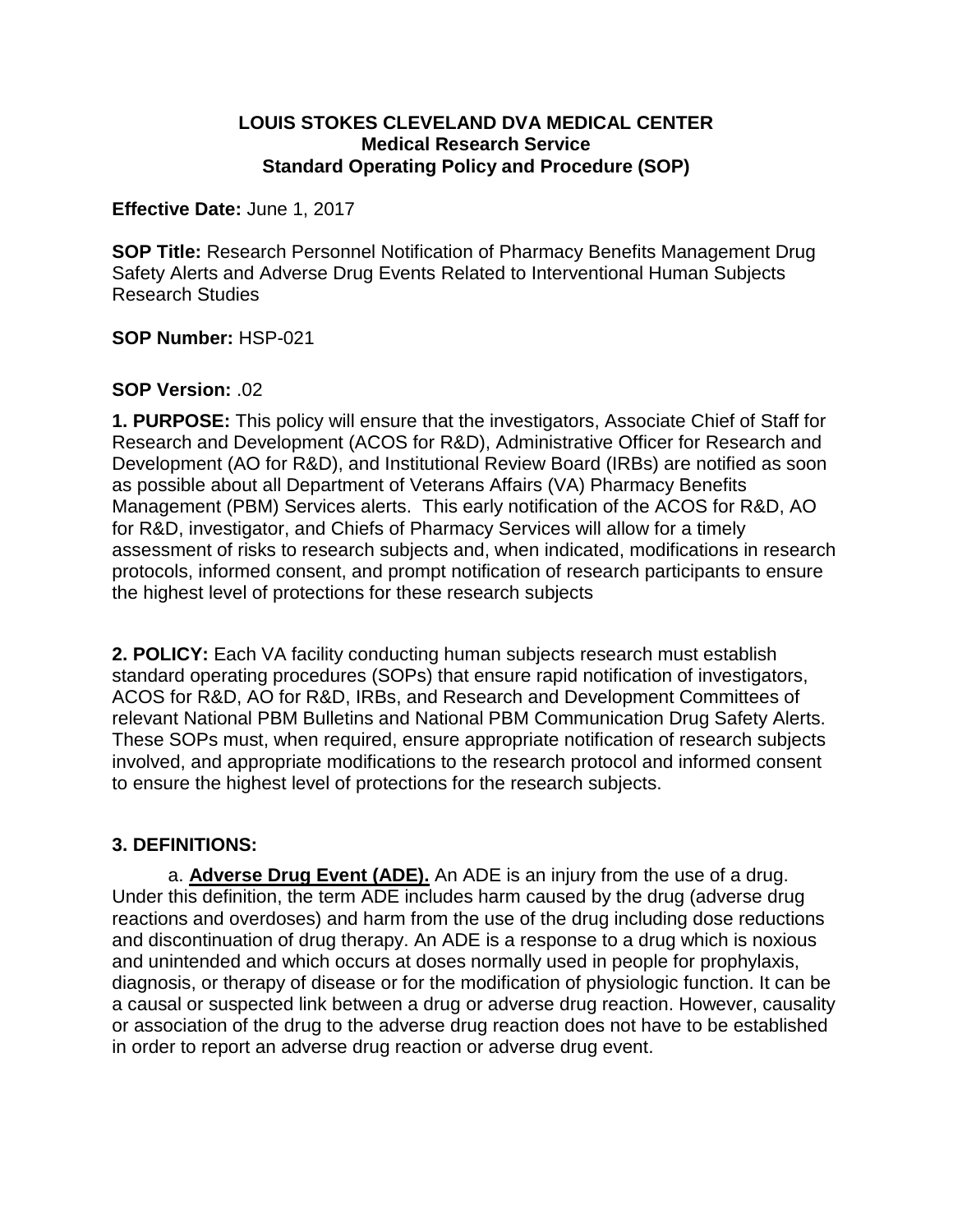b. **Adverse Drug Reaction (ADR).** A response to a drug which is noxious and unintended and which occurs at doses normally used in people for prophylaxis, diagnosis, or therapy of disease or for the modification of physiologic function.

(1) **Observed ADR.** Defined in the Computerized Patient Record System (CPRS) as a reaction that is "directly observed or occurring while the patient was on the suspected causative agent." Observed refers to a newly noted adverse outcome, typically within the past 3 months. Although the term implies that the provider of record made the diagnosis, the fact that a provider may not have visually observed an ADR does not preclude reporting as observed.

(2) **Historical ADR.** An event that occurred greater than 3 months prior to or that reportedly occurred in the past at another healthcare setting. It is defined in the system as "reported by the patient as occurring in the past: no longer requires intervention."

(3) Allergy. An adverse drug reaction mediated by an immune response (e.g. rash, hives).

(4) Side Effect. A side effect is an expected and known effect of a drug that is not the intended therapeutic outcome. The term side effect tends to nominalize the concept of injury from the drug. It is recommended that the term should generally be avoided in favor of ADR.

(5) Mild ADE Severity. An event that requires minimal therapeutic intervention such as discontinuation of drugs.

(6) Moderate ADE Severity. An event that requires active treatment of adverse reaction or further testing or evaluation to assess extent of non-serious outcome.

(7) Serious ADE Severity. An event is serious when the patient outcome is: death, life-threatening, hospitalization (initial or prolonged), disability or permanent damage, congenital anomaly or birth defect, required intervention to prevent permanent impairment or damage, other serious or important medical events. It may result in an organ threatening situation, significant or permanent disability, requiring interventions to prevent permanent impairment or damage, or prolonged hospitalization or death.

c. **Comparator Drug.** A comparator drug is an agent that the investigational drug is being compared to in a clinical trial. A comparator drug may be the current standard of care for the disease state being studied.

d. **Investigational Drug.** An investigational drug is a chemical or biological drug that is used in a clinical investigation. An investigational drug can be a new chemical compound which has not been released by the FDA for general use, or an approved drug that is being studied for an approved or unapproved use, dose, dosage form, or administration schedule, under an Investigational New Drug (IND) application, in a controlled, randomized, or blinded clinical trial.

e. **National PBM Bulletin.** A National PBM Bulletin is a Drug Safety Alert that includes standard sections: Issue, Background, Recommendations, and References. It is disseminated by PBM to the Drug Safety Alert Mail Group within 10 business days of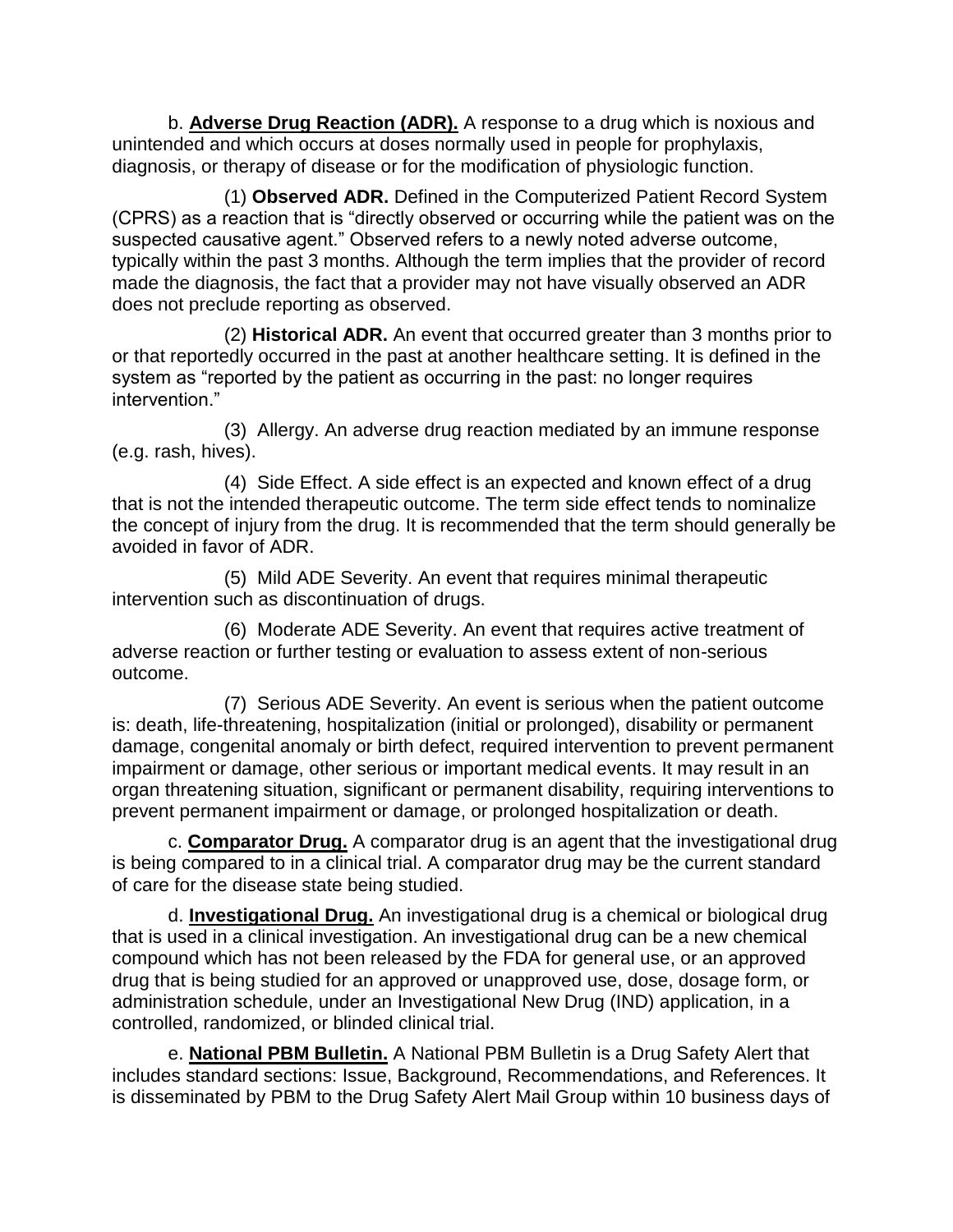receipt of notification from the FDA or other credible source, once sufficient evidence has been collected. The recommended actions in a National PBM Bulletin include provider notification as well as actions to be carried out by the provider. When warranted, recommended actions include patient notifications by phone call, in person or by letter. Confirmation that actions have been completed will be required.

f. **National PBM Communication.** A National PBM Communication is a Drug Safety Alert that does not include standard sections, but is warranted to further clarify and/or emphasize what is noted in the drug-related safety information. It is disseminated by PBM to the Drug Safety Alert Mail Group within 10 business days of receipt of notification from the FDA or other credible source, once sufficient evidence has been collected. The recommended actions in a National PBM Communication include provider notification and when warranted, patient notifications by phone call, in person or by letter. Confirmation that actions have been completed will be required.

g. **Study-related Drugs.** Any specific molecular entity that is related to a study outcome and is specifically mentioned in the research informed consent documents.

# **4. RESPONSIBILITES:**

**a. Facility Director.** The facility Director is responsible for disseminating all Drug Safety Alert documents within the facility, confirming document dissemination and follow-up action to the VISN Director when required, ensuring that the VA Investigator or clinician documents in CPRS any observed ADEs that occurred or were recognized in association with any FDA-approved drug or biologic used in a research study, ensuring that all VA investigators or clinicians involved in direct patient care receive employee health care orientation training on entering ADEs into CPRS and VA ADERS of any FDA approved drug or biologic, and ensuring participation of research staff with appropriate departments or groups involved in the ADE process for the coordination of ADE reporting and risk assessments.

**b. Chief of Staff (COS).** The COS is responsible for disseminating all Drug Safety Alerts and related materials to the Associate Chief of Staff (ACOS) for Research and Development (R&D), verifying that all required actions have been completed including mailing of patient or subject letters, and the appropriate documentation of all actions has been completed, reporting to the facility Director that all research subjects have been notified when notification is required.

**c. Facility Chief, Pharmacy Service.** In addition to those responsibilities found in VHA Handbook 1108.04, the Chief of the facility's Pharmacy Service is responsible for, maintaining current records of all pharmaceutical products that are being used as either investigational drugs or comparator drugs, designating a research pharmacist to serve as liaison to the facilities research program in areas such as; the use of a study related drugs, evaluation of the impact of the research on the Pharmacy Service, and review of the research protocol and serving as a subject matter expert for the IRB when necessary.

**d. ACOS for R&D and AO for R&D.** The ACOS for R&D is responsible for Disseminating Drug Safety Alerts and related materials to all Principal Investigators (PIs) who have authority to practice at the VA medical facility, Communicating the Drug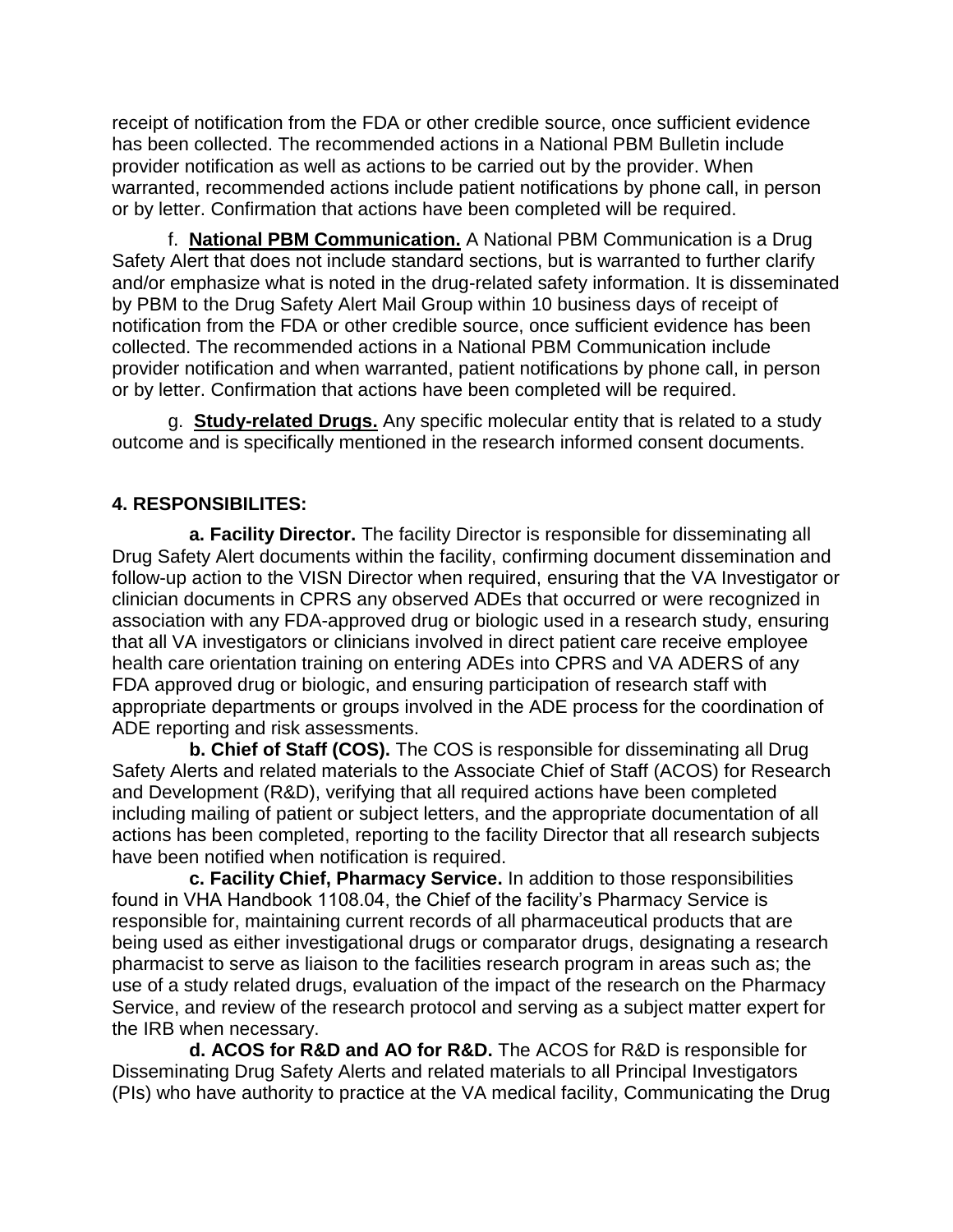Safety Alert information to their respective Institutional Review Board (IRB); and Communicating to the facility COS that all required actions were completed within the designated timeframe.

e. **IRB responsibilities include but are not limited to** review and determination of actions related to National PBM Bulletins and National PBM Communication Drug Safety Alerts that involve VA approved research at LSDVAMC.

f. **The R&D Committee is responsible for** Reviewing the findings of the IRB and making any other appropriate recommendations. Communicating these recommendations to the investigator and the IRB. Documenting all recommendations and communications with the investigator and the IRB.

# **5. PROCEDURE:**

a. **ACOS for R&D and AO for R&D will** Review all National PBM Bulletins or National PBM Communications as soon as they are received and determine whether the specific pharmaceuticals addressed in National PBM Bulletins or National PBM Communications are being used in any of the facility's human research protocols. This is done using ProIRB, (the IRB electronic record management system), where the list of drugs is maintained. If the pharmaceutical is being used in a protocol, the ACOS for R&D and AO for R&D will:

(1) Contact the investigator (verbally and in writing) as soon as possible and always within 5 working days and forward a copy of the National PBM Bulletin or National PBM Communication to the IRB with the name of the study involved.

(2) Determine in conjunction with the investigator, the Pharmacy Service, or other qualified individual, if the report contains information that may indicate an increased risk or potential risk to research subjects, or require changes to any part of the research protocol and informed consent. NOTE: If a notification recommends discontinuing an investigational drug, a comparator drug, or a drug that is named in the research informed consent, the Office of Research and Development (ORD) must approve any such recommendation. ORD's decision must be conveyed to the IRB and the investigator.

(3) If notification of research subjects is required, will notify the COS that all research subjects have been notified and that the notification of the research subjects was appropriately documented. If all research subjects were not notified, the COS will be informed in writing that they have not and why they were not notified.

(4) If the ACOS for R&D is not a physician, will ensure that the COS or designee is consulted regarding any determinations that are made regarding the VA-PBM safety alerts.

## b. **Investigator.** Each investigator will:

(1) Determine in consultation with the ACOS for R&D, the Chief, Pharmacy Service, or other qualified individuals, whether the information in the National PBM Bulletin or National PBM Communication represents apparent immediate harm or potential increased risk to research subjects. If it is determined that there is increased risk or possible harm to research subjects: A list of research subjects who may be at risk will be compiled.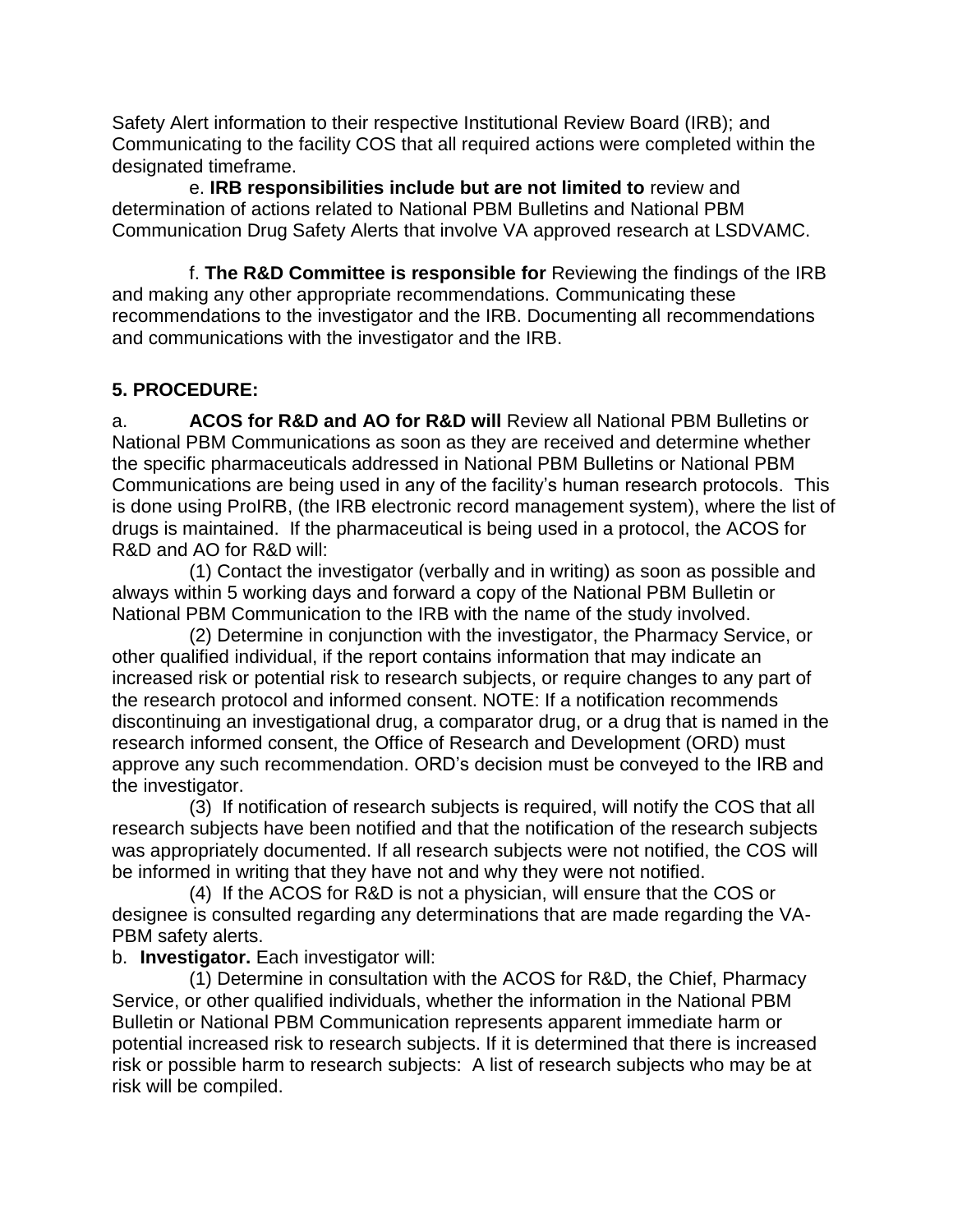(2) A*pparent Immediate Harm to the Subjects*. If it is determined that there may be a apparent immediate harm to subjects, will notify the IRB Chair as soon as possible but within 3 working days of the becoming aware of the apparent immediate harm and take the following actions:

(a) The protocol and informed consent documents will be appropriately amended immediately.

(b) Modifications in the amendment may be instituted prior to IRB approval to eliminate apparent immediate harm to the research subjects. If they are instituted, the IRB Chair must be notified of the actions taken and the amended protocol and consent must be submitted to the IRB as required by VHA policy. NOTE: PBM notification letter will be sent to the investigators, IRB, and Data Monitoring Committee (DMC). The DMC will convene within 5 days if practicable, and will submit a summary of their findings to the IRB within 24 hours of the meeting.

(3) *Possible Increased Risk to Research Subjects*. Will notify the IRB Chair of the possible increased risk to the subject within 5 working days of becoming aware of the risk. The notification will be in the form of a memorandum or other document that discusses the new information, the risk to the subjects, and a proposed action plan. The proposed plan may include amendments to the protocol and the informed consent. NOTE: If the PBM alert includes a notification letter for all patients and subjects, the letter must be submitted to the IRB for approval prior to sending it to the subjects unless there is apparent immediate harm to the research subject.

(4) Initiating all modifications approved or required by the IRB in a timeframe required by the IRB. The implementation of these modifications must be documented in the research record and as appropriate, in the subject's medical record. The modifications or changes may include, but are not be limited to, notification of the subjects by letter or phone call, amendments to the informed consent that must be signed by the subjects, additional laboratory testing or safety monitoring, or unscheduled subject visits.

(5) Responding to FDA Withdrawal of Marketed Drugs. If a research investigational drug, comparator drug, or other drug named in the research informed consent is withdrawn from the market by FDA no new study subjects may be entered into the study. Those subjects already entered into the study must be notified to stop taking the drug, noting how the drug should be stopped, and if any additional follow-up is required.

(6) Documenting ADE. All ADEs in research subjects must be entered into CPRS and VA ADERS as required by VITA Directive 2008-059. All other requirements in that directive must also be followed.

#### c. **IRB:**

(1) Apparent Immediate Harm to Subjects. Upon receiving information notification may represent apparent immediate harm to subjects, the IRB Chair (or designee, as appropriate) must determine and document what steps are required to protect the human subjects from harm. NOTE: Depending on the apparent immediate harm and the urgency to take immediate steps to prevent or reduce the magnitude of harm, the investigator may have already implemented some actions. Any actions taken by the investigator must be reported to the IRB within 3 working days.